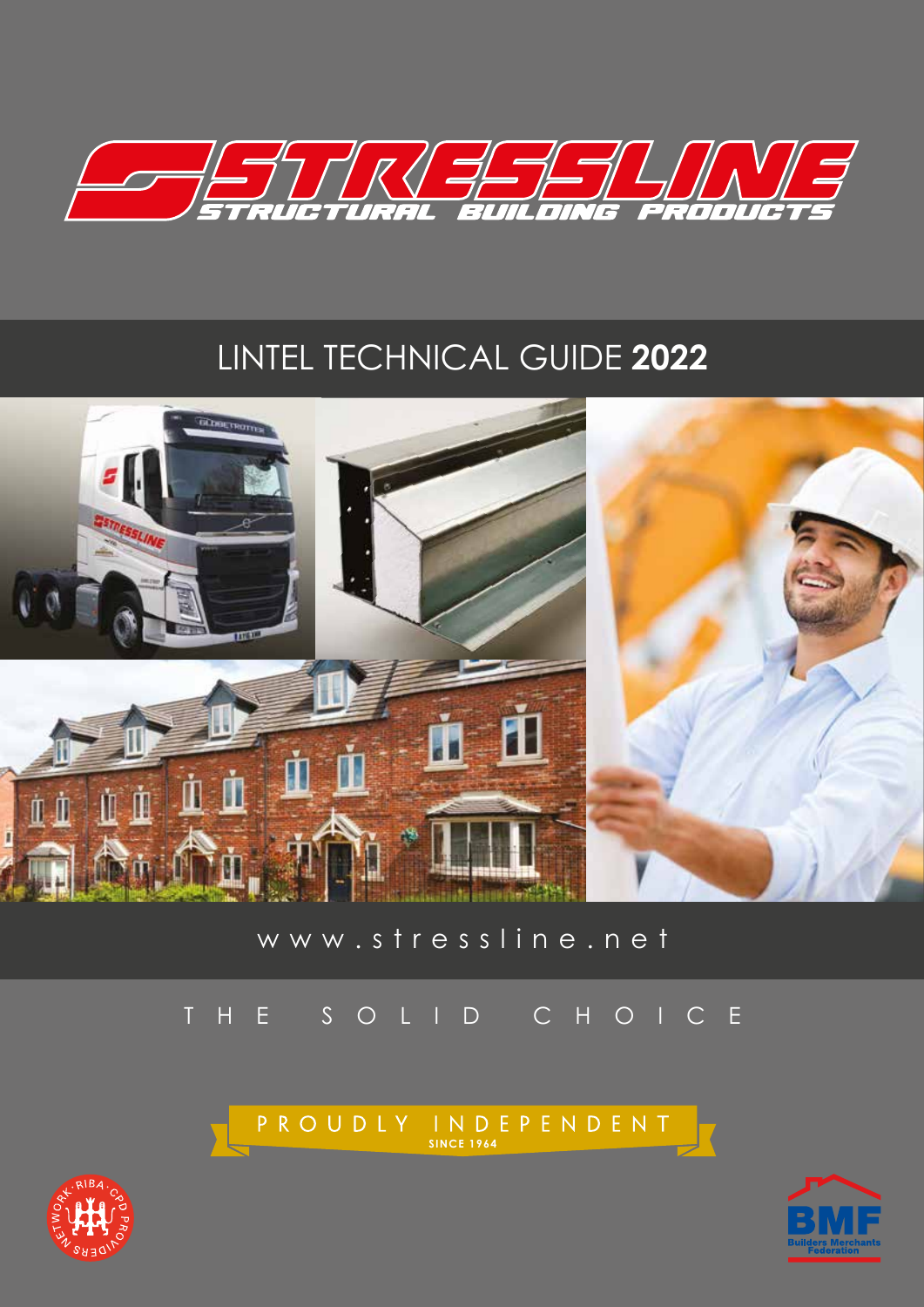

# **TECHNICAL** – STEEL LINTELS

### **MATERIAL SPECIFICATION**

Stressline standard galvanised steel lintels are manufactured from DX51D grade steel to BS 10346:2006, with a zinc coating type Z600, giving a minimum zinc coating of 600g/m² per two sides. All cut edges are treated with corrosion resistant paint. RS and RSC lintels are manufactured from structural steel plate of grade S275 to BS 10025-2: 2004.

### **INSULATION**

Lintels used in external walls are fully insulated with expanded polystyrene, which has an Ozone Depletion Potential (ODP) and Global Warming Potential (GWP) of zero.



### **QUALITY**

Stressline products are manufactured to the highest quality, under strict control, and comply with

all relevant British Standards. We are continually assessed by the BSI to ensure our quality assurance systems comply with

BS ISO 9001: 2008.

### **COSHH**

Products are considered non-hazardous to health under normal use. Material data sheets are available from our technical department upon request.

## **STRUCTURAL PERFORMANCE**

The loadings published in the load-span tables were achieved in accordance with BS 845-2: 2003 and tested in accordance with BS 846-9: 2000. Stated figures represent the Total Serviceable Uniform Distributed Load (UDL) in kN.

'CXHD' and 'CH' type lintels have been tested compositely in accordance with BS 846-9: 2000 with the surrounding masonry built in accordance with BS 5628. The structural performance of our lintels is supported by continuous in-house testing.

#### **Load Ratios are always expressed as inner leaf to outer leaf:**

- 1:1 lintels supporting masonry only
- 3:1 lintels supporting masonry and timber floors
- 5:1 lintels supporting concrete floors
- 19:1 lintels for eaves applications

### **RECOMMENDATIONS FOR INSTALLATION**

- Minimum recommended bearing length is 150mm. The lintel should be bedded on mortar and levelled both along the lintel and across its width. Full bricks, blocks or padstones should be used as bearing areas. Do not bear lintels onto cut blocks!
- Prior to installation, the lintel should be examined carefully for any defects or signs of damage.
- All external wall lintels MUST be installed with a flexible damp proof course (DPC) or cavity tray. In the case of cavity walls the cavity tray should extend not less than 50mm beyond the cavity return.
- Inner and outer leaves supported by the lintels should be raised together to avoid excessive eccentricity of loading.
- Masonry must not overhang any flange by more than 25mm.
- Masonry above the lintel should be allowed to cure before applying floor or roof loads.
- Composite lintels (i.e. 'CXHD', 'CH' and 'RSC') should be adequately propped during construction, at maximum centres of 1.2 metres. The props should not be removed until the mortar has cured. Ensure that the composite part of the lintel (channel) is fully filled with well-jointed masonry and allowed to cure.

#### **Additional recommendations for lintels supporting concrete floor units**

- Check that the correct lintel has been installed.
- Avoid shock loading of lintels during the installation of concrete floor units and any sideways loading while being fitted into position. Precast flooring units should be laid on a mortar bed across the whole wall width and should not be dragged over supports.

If you are in doubt as to the structural performance or suitability of a lintel then please contact our Technical department before ordering/installation.

**If in doubt please contact our technical department on**  01455 272457 **or email** technical@stressline.net

The Stressline technical support desk offers free technical advice to stockists, engineers, architects, builders and private individuals from 8.00 a.m. to 5.00 p.m. Monday to Friday.

We offer a free scheduling service providing clear and concise schedules based on your working drawings (plans, elevations, sections, floor/roof layout, etc.). Structural calculations for local authority can be provided upon request to support our specification.

We can design and manufacture 'special' lintels to suit a variety of innovative opening shapes and cavity wall constructions. State of the art production facilities and design expertise enable us to take an architectural idea and turn it into a functioning product.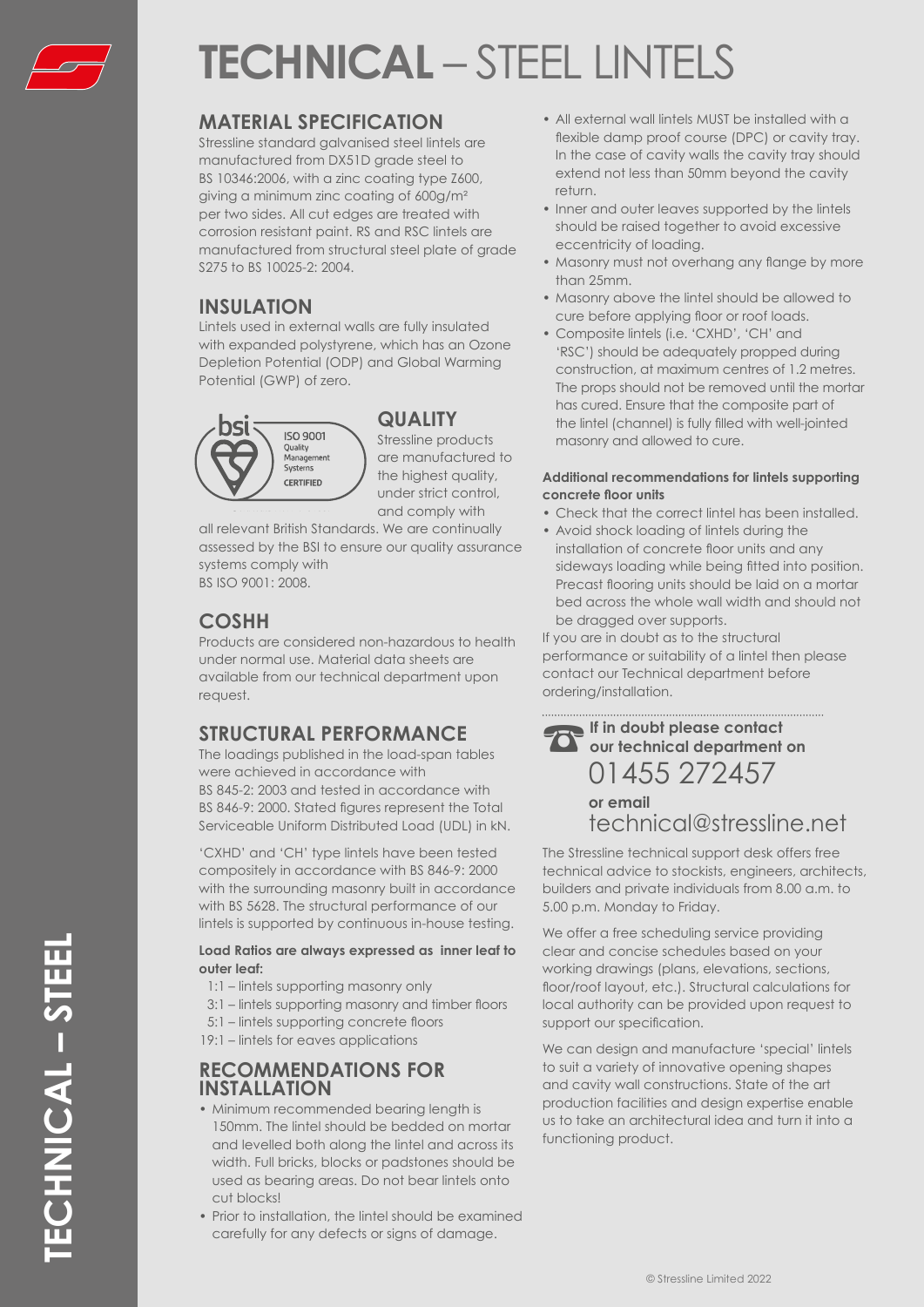# **TECHNICAL** – CONCRETE LINTELS



## **STRUCTURAL PERFORMANCE**

Stressline prestressed concrete lintels are designed with a concrete strength of 50 N/mm<sup>2</sup> and utilizing strands to BS 5896:2012. Lintels are manufactured to BS 845-2:2003, tested to BS 846-9:2000, and loadings assessed as per BS 5977-1:1981. Materials used in the making of Stressline prestressed concrete lintels comply with BS 206-1:2000 and BS 8500.

Lintels offer a minimum of ½ hour fire resistance, which can be increased by additional protection (e.g. plasterboard).

The structural performance of our lintels is supported by continuous in-house testing.

### **IMPORTANT NOTES**

Apart from 140 x 65 and 215 x 65 lintel sections all the other STANDARD lintels are reversible, which means that they can be turned either way around to suit the wall construction. Always check loadings against our load span tables.

In accordance with good practice, HIGH-STRENGTH and FAIR FACED lintels are marked TOP and this surface must be kept at uppermost all times.



### **QUALITY**

Stressline products are manufactured under strict quality control and comply with all relevant

British Standards. We are continually assessed by the BSI to ensure our quality assurance systems comply with BS ISO 9001: 2008.

## **COSHH**

Products are considered non-hazardous to health under normal use. Material data sheets are available from our technical department upon request.

### **RECOMMENDATIONS FOR INSTALLATION**

- The lintel should be bedded on mortar and levelled both along the lintel and across its width. Full bricks, blocks or padstones should be used as bearing areas. Do NOT bear lintels onto cut blocks!
- **Recommended minimum bearings are:**
- 100mm both ends in structural openings up to 1000mm long
- 150mm both ends in structural openings over 1000mm long

This does not discharge the installer's responsibility to ensure that the bearing pressures of the masonry are not exceeded. To overcome this, longer bearings may be required or additional padstones and spreaders could be provided under the bearings of the lintel.

- Prior to installation, the lintel should be examined carefully for any defects or signs of damage.
- All external wall lintels MUST be installed with a flexible damp proof course (DPC).
- Masonry must not overhang the lintel by more than 25mm.

### **LIFTING AND STACKING**

- When using mechanical plant, only 1 layer of units should be lifted at a time and supported at or near ends.
- Units should be handled carefully as they will not withstand heavy blows, dropping or reverse bending.
- Lifting should be carried out with regard to weather conditions, particularly wind, adequate lifting capacity and lengths of chains.
- No lifting should be carried out over work areas.
- Load weight should be checked prior to lifting.
- Stacking should be the right way up on suitable firm, level ground.
- The bearers should be near to the ends and vertically over each other.

#### **Additional recommendations for lintels supporting concrete floor units**

- Check that the correct lintel has been installed.
- Recommended minimum lintel depth is 140mm • Avoid shock loading of lintels during the
- installation of concrete floor units and any sideways loading while being fitted into position. Precast flooring units should be laid on a mortar bed across the whole wall width and should not be dragged over supports.

If you are in doubt as to the structural performance or suitability of a lintel then please contact our Technical department before ordering/installation.

**If in doubt please contact our technical department on**  01455 272457

> **or email** technical@stressline.net

Stressline Technical support desk offers free technical advice to stockists, engineers, architects, builders and private individuals from 8.00 a.m. to 5.00 p.m Monday to Friday.

We offer free, clear and concise scheduling service based on your working drawings (plans, elevations, sections, floor/roof layout, etc.). If required, we can schedule and deliver lintels in house plots with an easy referencing system to ensure that the correct lintel is used in the chosen location. Structural calculations for local authority can be provided upon request to support our specification.